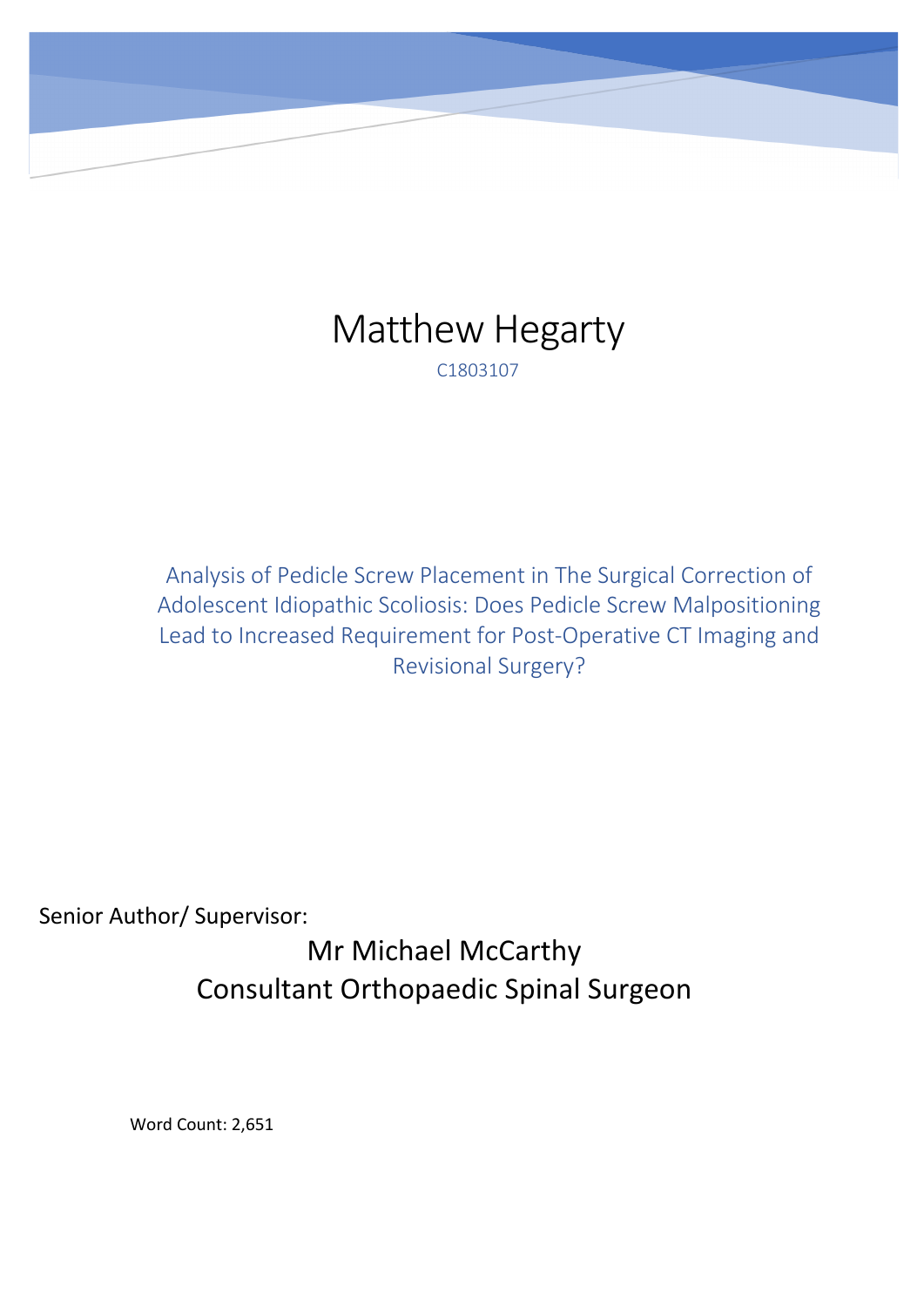## Abstract:

## Background:

Adolescent Idiopathic Scoliosis (AIS) is the most common type of scoliosis and severe cases are corrected surgically utilising implants which are typically anchored using pedicle screws. Published literature varies widely with regards to identifying the incidence of pedicle screw malpositioning, however accurate research into this is important for informing patients of risk prior to surgery and identifying potential avenues for the improvement of patient outcomes.

### Aims:

The aims of this study were to establish the incidence of pedicle screw malpositioning, and the impact screw malpositioning has had on patient outcomes.

### Methods:

Patients who underwent corrective surgery for AIS between January 2013 and March 2019 within Cardiff and Vale University Health Board (n=152) were included in a retrospective review of clinical and radiological data. Variables included number of pedicle screws implanted per patient, number of malpositioned screws identified on post-operative X-Ray per patient, whether post-operative CT imaging was required, and whether revisional surgery was required. Collected data was then subjected to statistical analysis using IBM SPS Statistics, version 26.

### Results:

2,864 pedicle screws were analysed which revealed 392 (14%) of these were deemed to be malpositioned on post-operative X-Ray. 45 patients underwent postoperative CT imaging, and 19 patients required revisional surgery. Patients who had more pedicle screws implanted were shown to be more likely to have at least one malpositioned screw identifiable on post-operative X-Ray (r (152) =.178, p=.028). There was no statistically significant correlation between presence or number of malpositioned screws identifiable on post-operative X-Ray and requirement for either post-operative CT Imaging or revisional Surgery.

## Conclusions:

Whilst the results of this study did not demonstrate a statistically significant correlation between the rate of pedicle screw malpositioning and requirement for postoperative CT imaging or revisional surgery, it has both established the incidence of pedicle screw malpositioning as visible on post-operative X-Ray and identified the discrepancy in visibility of malpositioned screws on both X-Ray and CT imaging.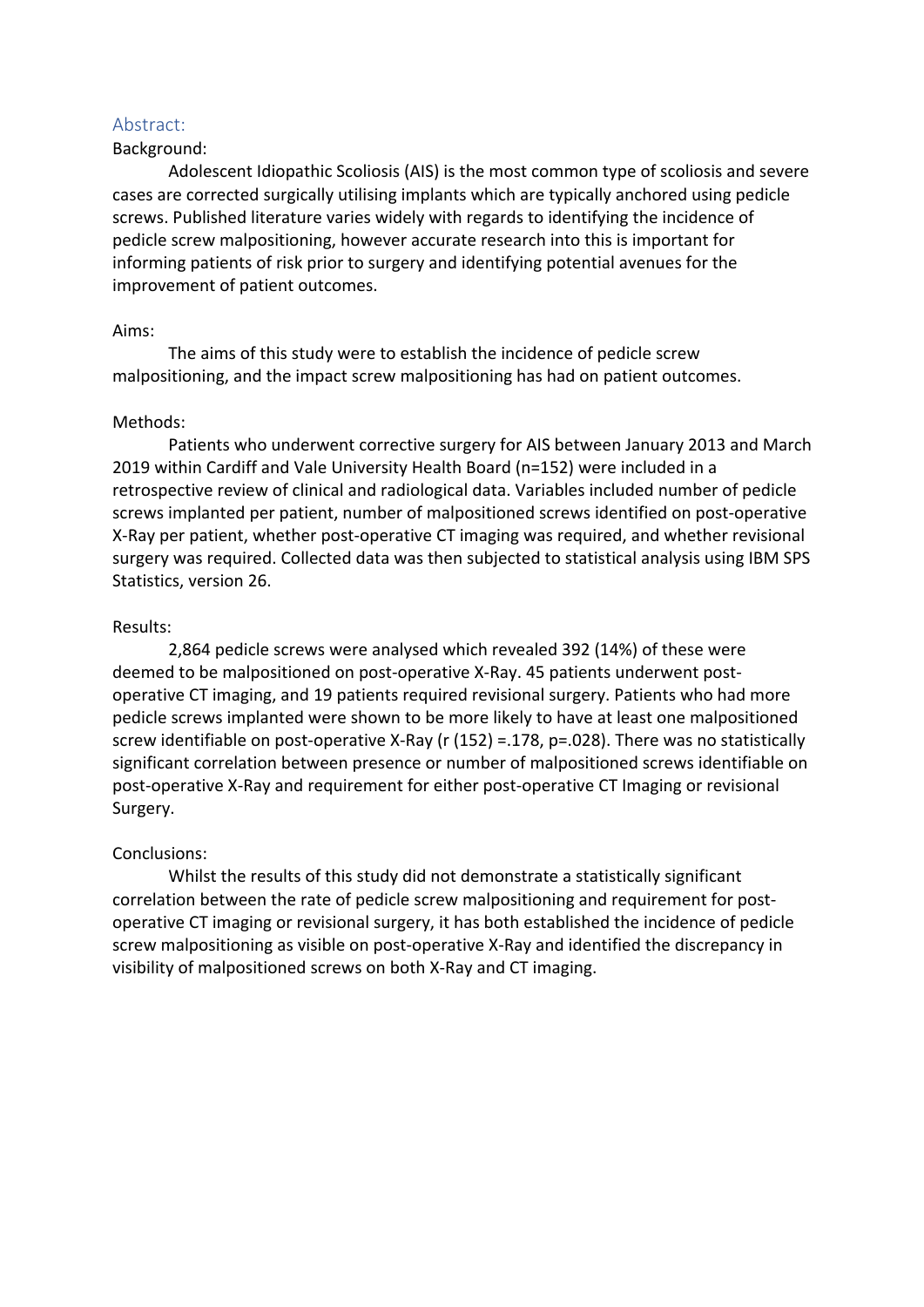## Background:

Adolescent Idiopathic Scoliosis (AIS) is the most common type of scoliosis and affects children between the ages of 10 and 18, with curve progression occurring predominantly through periods of growth<sup>1</sup>. Whilst initial management generally consists of monitoring and the use of external braces, curves of greater magnitude can require surgery due to the progressive nature of AIS, with long-term complications including loss of pulmonary function and even respiratory failure<sup>2</sup>. Surgical intervention is indicated in patients with AIS with progressive curves which do not respond to bracing or present with a Cobb angle greater than 45 degrees<sup>3</sup>.

As scoliosis is a three-dimensional deformity, the objective of corrective surgery is to achieve balance in the coronal, sagittal, and axial planes and this is generally done through posterior instrumentation: generating correctional force onto the spine with surgical implants typically anchored by pedicle screws, thus enabling vertebral fusion across the levels of deformity in a physiologically normal position $2.4$ 

As with any major surgery, scoliosis correction is not without its risks, a recent review of over 8,400 AIS surgical cases revealed a complication rate of 1.5%, most commonly: surgical site infection, new neurological deficit, and implant related complications<sup>5</sup>. Within these risks, there have been several complications noted to associate with the use of pedicle screws alone, such as pseudarthrosis, adjacent segmental degeneration, screw loosening, and screw malpositioning<sup>6</sup>. It is important to establish the incidence of pedicle screw malpositioning in order to provide an accurate assessment of risk to patients, in addition to identifying how best to minimise the occurrence of screw malpositioning, and consequently, post-operative complications.

# Study Aims:

The primary aim of this study was to identify the incidence of pedicle screw malpositioning in the surgical correction of AIS and establish whether pedicle screw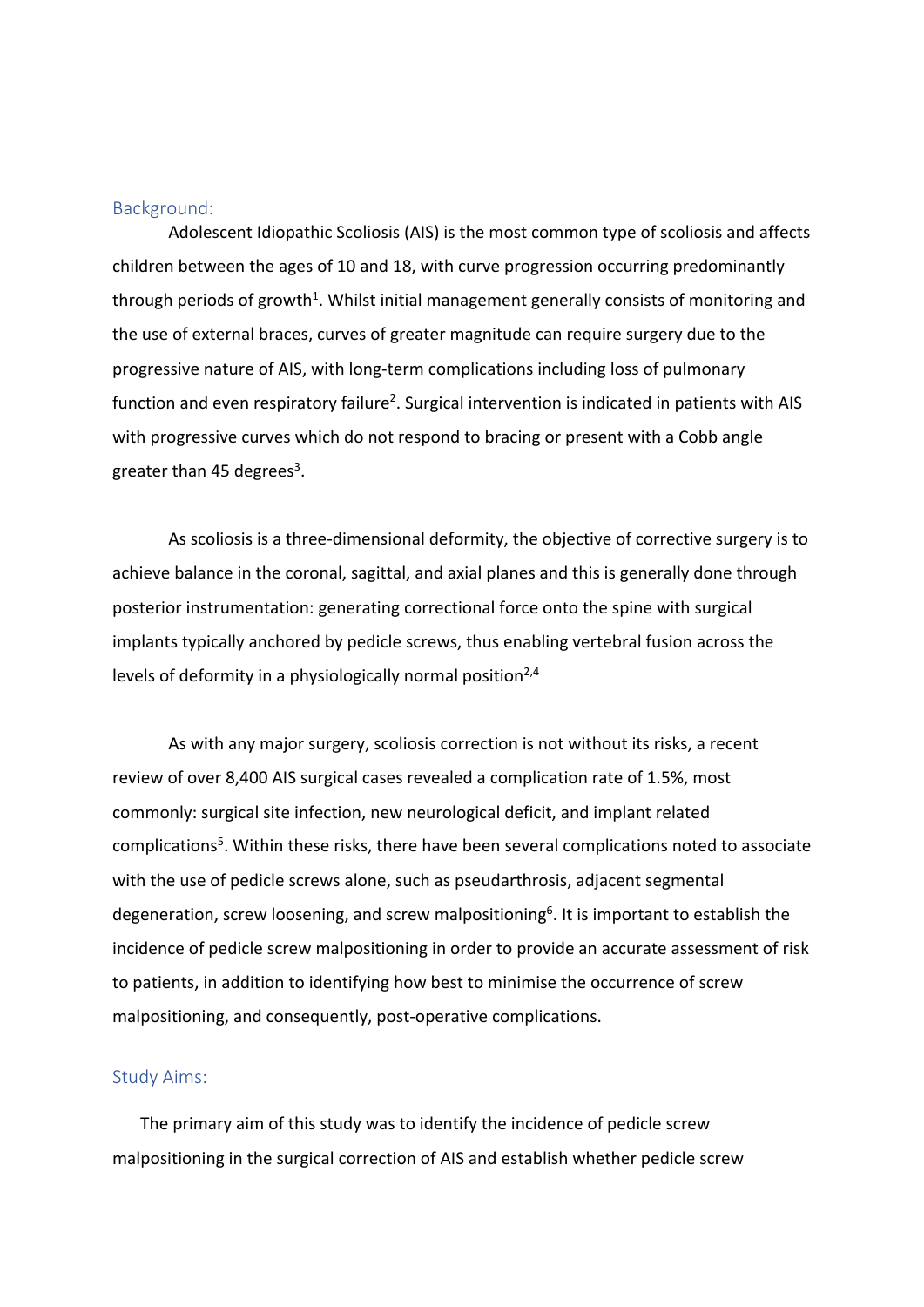malpositioning resulted in a significant increase in the requirement for post-operative CT imaging and revisional surgery. The null hypothesis was therefore: **Malpositioning of pedicle screws does not result in increased post-operative imaging or revisional surgery.** 

#### Study Design and Method:

In order to assess the placement of pedicle screws and consequent post-operative outcomes a retrospective review of clinical information and radiological imaging was carried out. Information was collated from across a range of data sources including surgical notes, referral letters, clinic letters, discharge summaries and radiological imaging.

Cardiff and Vale University Health Board (CAV UHB) is the hub for scoliosis correction within South Wales, acting as the exclusive provider of surgical intervention. An audit was carried out of all scoliosis surgery within CAV UHB between January 2013 and March 2019 in order to provide a sufficiently large study population whilst maintaining a minimum postoperative follow up period of two years. Only patients with a diagnosis of AIS were included, all of whom were under the age of 18 years at the time of surgery. During this period, scoliosis correction surgery was performed by six consultant spinal surgeons, with a minimum of two surgeons per operation.

This yielded a sample of 152 patients: 130 female, 22 male, mean age at surgery 14 years (SD1.63, range 6 years). Following this, clinical details and patient demographics were collected by the junior author utilising clinical notes, prior to assessment of screw placement by the senior author through analysis of all post-operative plain film X-Rays, MRI, and CT scans.

Collected variables include: age at surgery, curve severity (cobb angle) and curve type (Lenke classification)<sup>7</sup>, operative details (e.g. operation performed, implants used, and use of intra-operative image intensifier), screw placement, presence of screw loosening, reported post-operative inter-scapular pain, post-operative CT/MRI imaging, requirement for revision surgery, and radiological and clinical outcomes.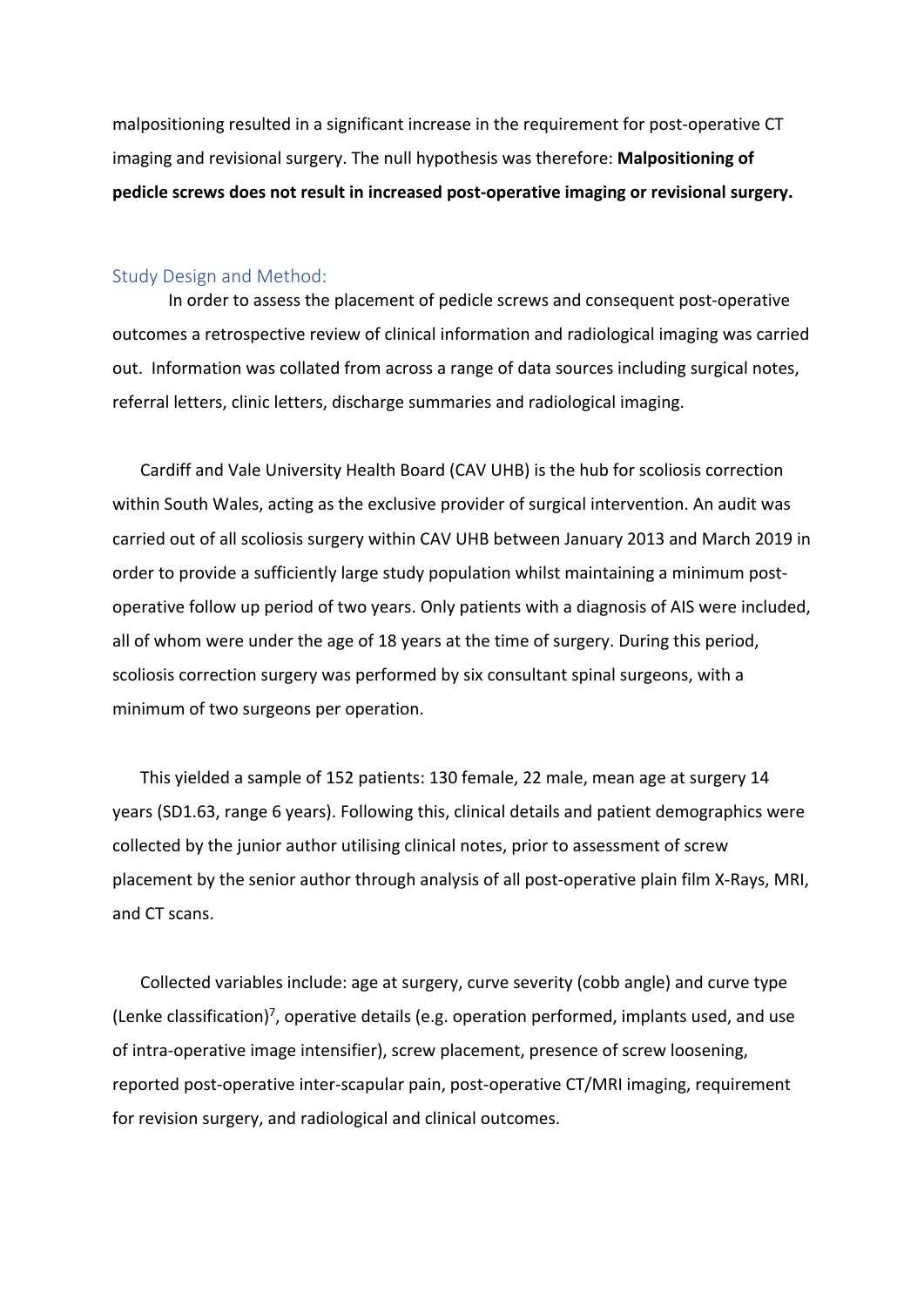Collected data was subsequently analysed using IBM SPSS Statistics version  $26<sup>8</sup>$  in order to identify which statistical relationships were present within the data set.

# Results:

A sample of 152 patients was analysed, this encompassed 2864 inserted pedicle screws with an average of 19 screws per patient (SD ± 3.58). Following assessment of immediate post-operative X-Rays, 14% (392) of these screws were deemed to have been malpositioned, with 84% (128) of patients having at least one malpositioned screw and a mean of 3 malpositioned screws per patient (SD 1.91). The most commonly missed screw site was the Right T6 pedicle where 28.1% (16) of screws implanted where deemed to have been malpositioned on post-operative X-Ray, the least commonly missed screw sites were the L5 pedicles bilaterally where 0% of screws were deemed to have been malpositioned on post-operative X-Ray. Additionally, comparison of CT and X-Ray imaging for patients who required post-operative CT imaging revealed a mean of one additional malpositioned screw per patient (SD ±3.30) which was not visible on X-Ray. Analysis shows a small correlation (r (152) =.178, p=.028) between total number of screws implanted per patient, and the presence of at least one malpositioned screw visible on post-operative X-Ray. An overview of screw malpositioning across the sample group is displayed below in Tables 1a-1d and Chart1.

|           | Number of<br>Number |               | Number of     | Number of     | Number of     | Number of     |
|-----------|---------------------|---------------|---------------|---------------|---------------|---------------|
|           | of Screws           | Malpositioned | Malpositioned | Malpositioned | Malpositioned | Malpositioned |
|           | Implanted           | Screws        | Screws        | Screws        | <b>Screws</b> | Screws        |
|           |                     |               | Laterally     | Medially      | Superiorly    | Inferiorly    |
| Total     | 2,864               | 392           | 285           | 15            | 35            | 41            |
| Mean      | 19                  |               |               |               | 0             | 0             |
| Std.      | 3.58                | 1.91          | 1.61          | 0.49          | 0.61          | 0.73          |
| Deviation |                     |               |               |               |               |               |

Table 1a – Incidence of Pedicle Screw malpositioning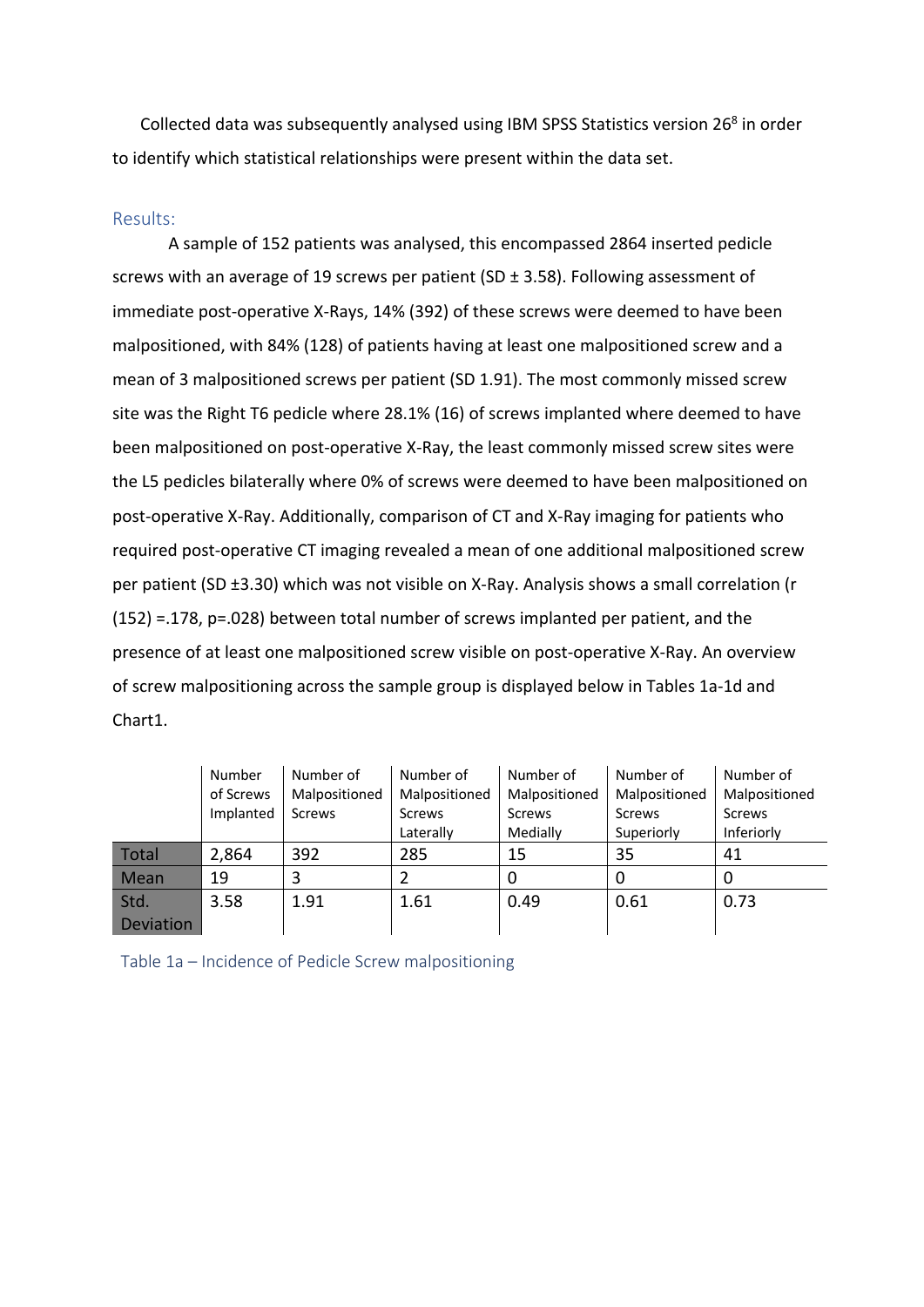# **Total Number of Screws**

|    | Frequency      | Percent |
|----|----------------|---------|
| 11 | 1              | 0.6     |
| 12 | 2              | 1.3     |
| 13 | 3              | 1.9     |
| 14 | 10             | 6.5     |
| 15 | 12             | 7.8     |
| 16 | 16             | 10.4    |
| 17 | 17             | 11.0    |
| 18 | 14             | 9.1     |
| 19 | 13             | 8.4     |
| 20 | 19             | 12.3    |
| 21 | 13             | 8.4     |
| 22 | 8              | 5.2     |
| 23 | 7              | 4.5     |
| 24 | 9              | 5.8     |
| 25 | $\overline{c}$ | 1.3     |
| 26 | $\overline{c}$ | 1.3     |
| 27 | 3              | 1.9     |
| 28 | $\overline{2}$ | 1.3     |

Table 1b – Frequency of number of pedicle screws implanted per patient

# **Total Number of Malpositioned Screws**

|                | Frequency | Percent |
|----------------|-----------|---------|
| $\mathbf 0$    | 21        | 15.6    |
| $\mathbf{1}$   | 23        | 14.9    |
| $\overline{2}$ | 32        | 20.8    |
| 3              | 29        | 18.8    |
| $\overline{4}$ | 26        | 16.9    |
| 5              | 6         | 3.9     |
| 6              | 7         | 4.5     |
| 7              | 3         | 1.9     |
| 8              | 3         | 1.9     |

Table 1c – Frequency of number of pedicle screws identified as malpositioned on post-operative X-Ray per patient

|                 | Total     | Total          |         |                 | Total     | Total          |         |
|-----------------|-----------|----------------|---------|-----------------|-----------|----------------|---------|
|                 | Implanted | Malpositioned  | Percent |                 | Implanted | Malpositioned  | Percent |
| <b>RT1</b>      | 0         | 0              | 0       | <b>LT1</b>      | 0         | 0              | 0.0     |
| RT <sub>2</sub> | 75        | 14             | 18.7    | LT <sub>2</sub> | 76        | 18             | 23.7    |
| RT3             | 81        | 20             | 24.7    | LT3             | 87        | 21             | 24.1    |
| RT4             | 91        | 21             | 23.1    | LT4             | 99        | 20             | 20.2    |
| RT5             | 76        | 21             | 27.6    | LT5             | 88        | 14             | 15.9    |
| RT <sub>6</sub> | 57        | 16             | 28.1    | LT6             | 84        | 13             | 15.5    |
| RT7             | 84        | 13             | 15.5    | LT7             | 91        | 13             | 14.3    |
| RT8             | 87        | 11             | 12.6    | LT8             | 92        | 19             | 20.7    |
| RT9             | 92        | 11             | 12.0    | LT9             | 90        | 17             | 18.9    |
| <b>RT10</b>     | 79        | 6              | 7.6     | <b>LT10</b>     | 102       | 21             | 20.6    |
| <b>RT11</b>     | 80        | 6              | 7.5     | LT11            | 99        | 10             | 10.1    |
| <b>RT12</b>     | 88        | 8              | 9.1     | <b>LT12</b>     | 117       | 11             | 9.4     |
| RL1             | 121       | 10             | 8.3     | LL1             | 127       | $\overline{7}$ | 5.5     |
| RL <sub>2</sub> | 134       | 13             | 9.7     | LL2             | 137       | 11             | 8.0     |
| RL3             | 123       | 14             | 11.4    | LL3             | 126       | $\overline{7}$ | 5.6     |
| RL4             | 73        | $\overline{2}$ | 2.7     | LL4             | 75        | 4              | 5.3     |
| RL5             | 16        | 0              | 0.0     | LL5             | 17        | $\mathbf 0$    | 0.0     |

Table 1d – Incidence of pedicle screw malpositioning per site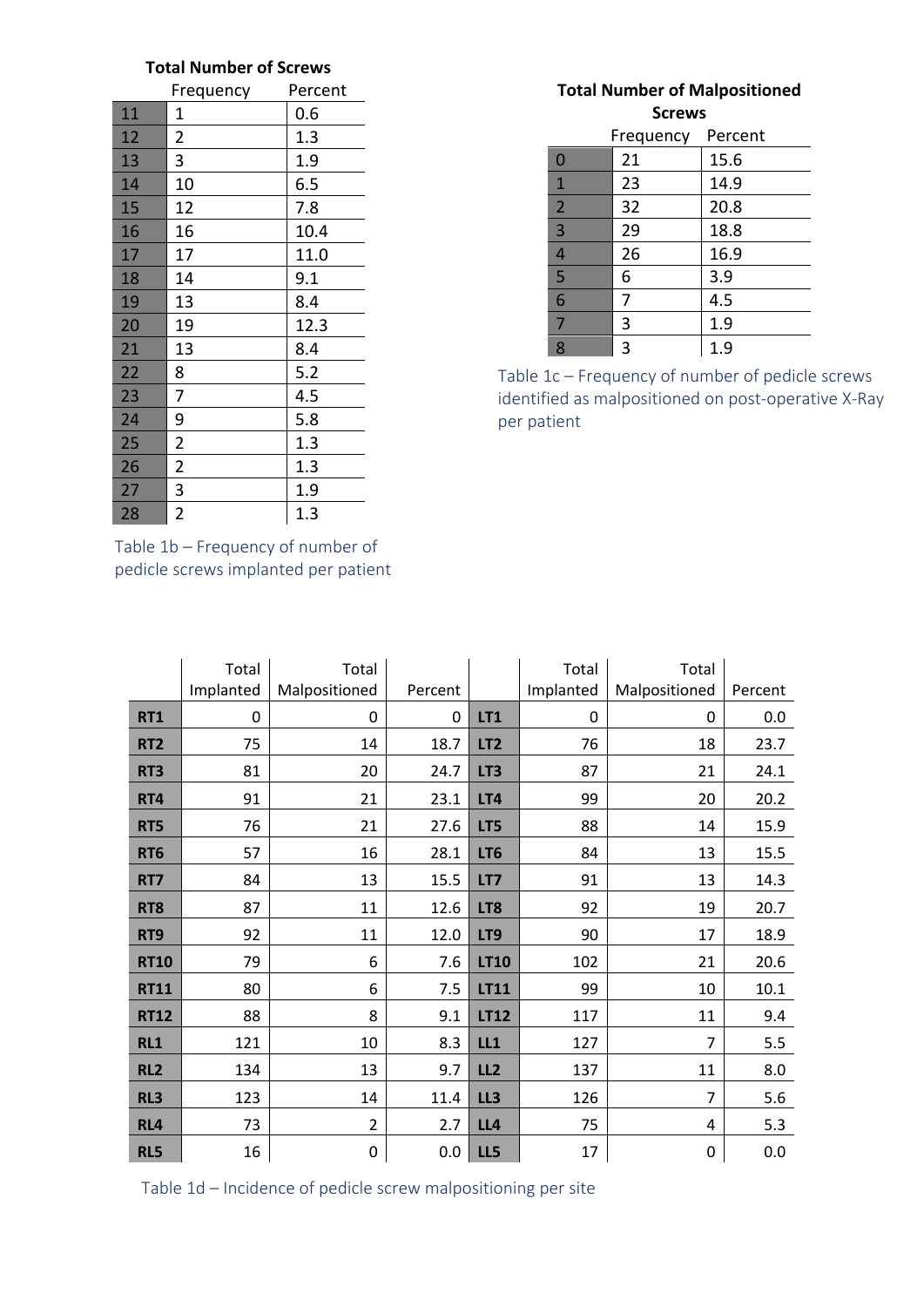

Chart 1 – Error bars demonstrating the relationship between total number of pedicle screws implanted per patient and the incidence of pedicle screw malpositioning per patient

Post-operative CT imaging was required for 30% (45) of patients, and 6 of these patients required CT SPECT imaging. Of the patients who underwent CT imaging, 98% (44) had CT images saved and available for review, and 95% (42) of these images confirmed at least one malpositioned screw with a mean of 4 malpotisioned screws per patient (SD ± 2.67). Additionally, 70% (28) were noted to have at least one screw breaching into the costovertebral joint, with a mean of 3 screws within the costovertebral joint (SD  $\pm$  1.5).

There was no statistically significant correlation between requirement for postoperative CT imaging and either presence of malpositioned screws on post-operative X-Ray  $(r(152)=.008, p=.923)$ , or number of malpositioned screws on post-operative X-Ray ( $r_{pb}(152)$ ) = .015, p = .857), despite patients requiring CT imaging having a greater number of malpositioned screws (2.62  $\pm$  2.04) than those which did not (2.56  $\pm$  1.86). This is displayed in Table 2 and Chart 2.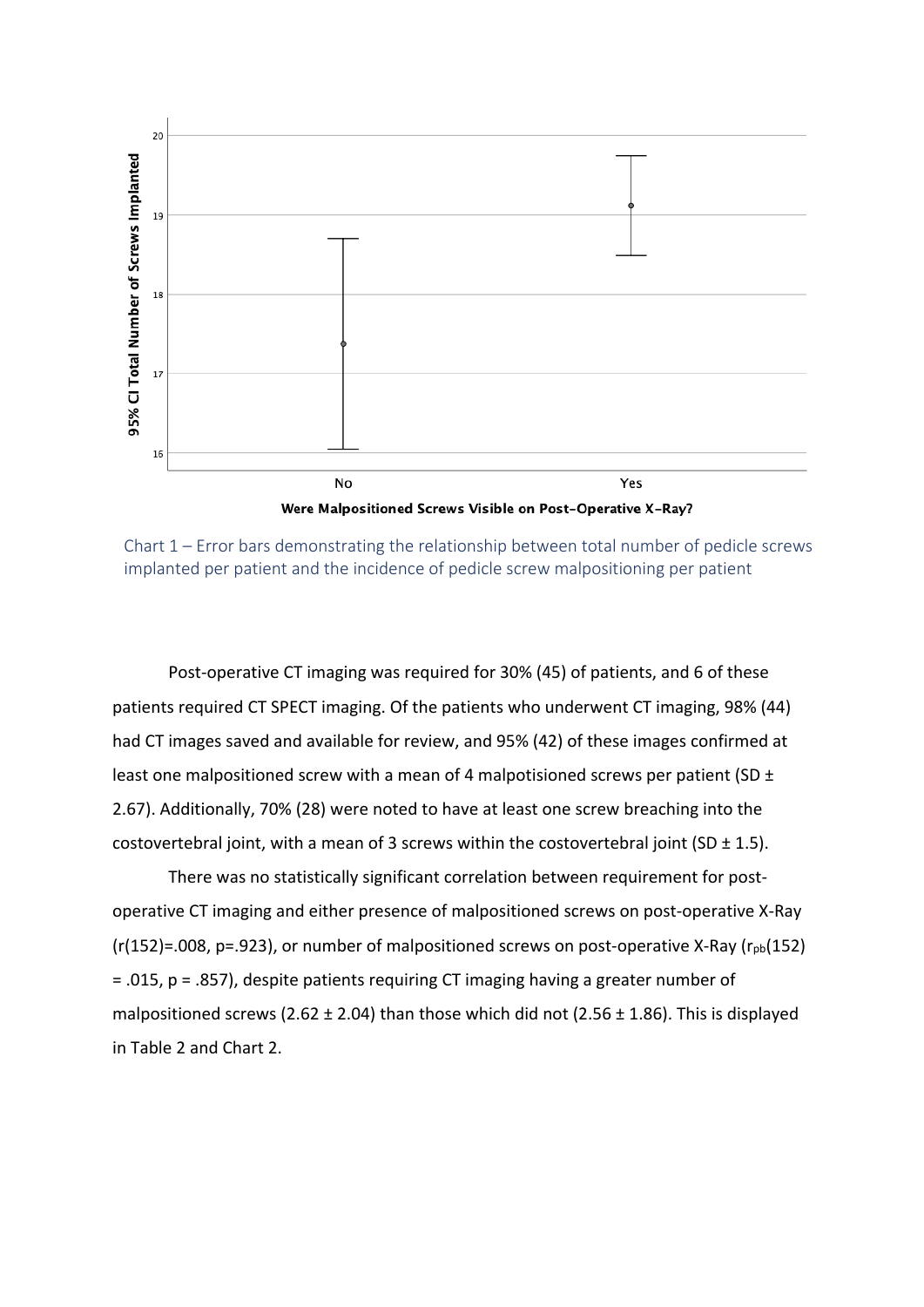# Were Missed Screws Present on Post-Operative X-Ray? \* Was Post-Operative CT Imaging Required? Crosstabulation

Count

|                                            |           | No  | Yes | Total |
|--------------------------------------------|-----------|-----|-----|-------|
| <b>Were Missed Screws</b>                  | <b>No</b> | 17  |     | 24    |
| <b>Present on Post-Operative</b><br>X-Ray? | Yes       | 88  | 38  | 126   |
| <b>Total</b>                               |           | 105 | 45  | 150   |

Table 2 – Crosstabulation demonstrating the incidence of pedicle screw malpositioning across patients who did or did not require post-operative CT Imaging



Chart 2 – Error bars demonstrating the relationship between total number of malpositioned pedicle screws visible on post-operative X-Ray and the requirement for post-operative CT Imaging

Revisional surgery was required for 19 patients, 84% (16) of these patients also underwent post-operative CT imaging. Malpositioned screws were identifiable on post-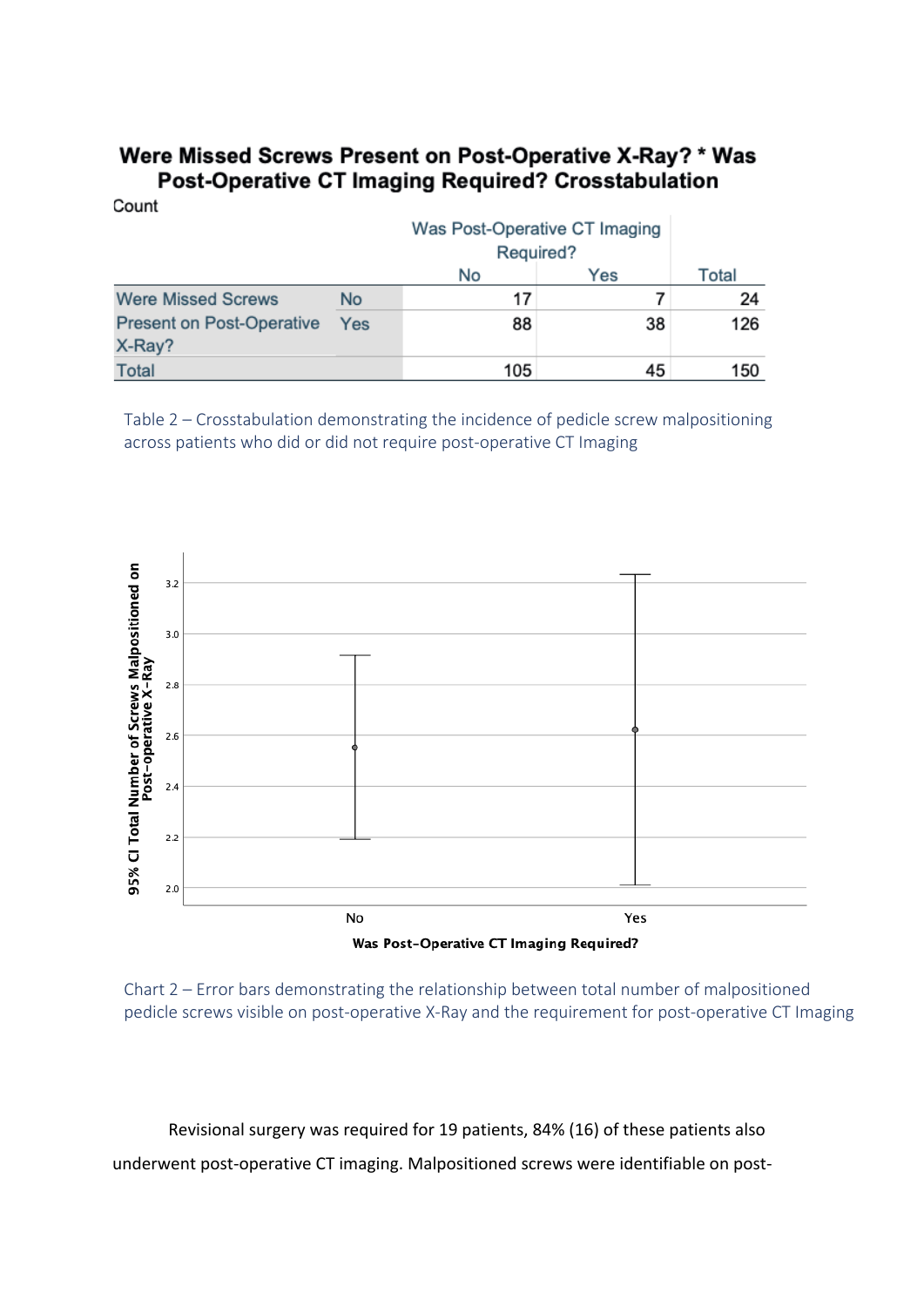operative X-Rays for 84% (16) of patients requiring revisional surgery, and 100% (16) of patients who had both revisional surgery and post-operative CT imaging had malpositioned screws identifiable on CT images; 81% (13) were additionally noted to have at least one screw breaching into the costovertebral joint.

There was no statistically significant correlation between requirement for revisional surgery and presence of malpositioned screws on post-operative X-Ray (R(152)=.049, p=.553), or number of malpositioned screws visible on X-Ray ( $r_{pb}(152)$  = .010, p = .898), despite patients requiring revisional surgery having a greater number of malpositioned screws (2.63  $\pm$  2.01) than those which did not (2.57  $\pm$  1.90). This is displayed in Table 3 and Chart 3.

# Were Missed Screws Present on Post-Operative X-Ray? \* Was **Revisional Surgery Imaging Required? Crosstabulation**

Count

|                                            |           | No  | Yes | Total |
|--------------------------------------------|-----------|-----|-----|-------|
| <b>Were Missed Screws</b>                  | <b>No</b> | 20  |     | 24    |
| <b>Present on Post-Operative</b><br>X-Ray? | Yes       | 108 | 15  | 123   |
| <b>Total</b>                               |           | 128 | 19  | 147   |

Table 3 – Crosstabulation demonstrating the incidence of pedicle screw malpositioning across patients who did or did not require revisional surgery



Chart 3 – Error bars demonstrating the relationship between total number of malpositioned pedicle screws visible on post-operative X-Ray and the requirement for revisional surgery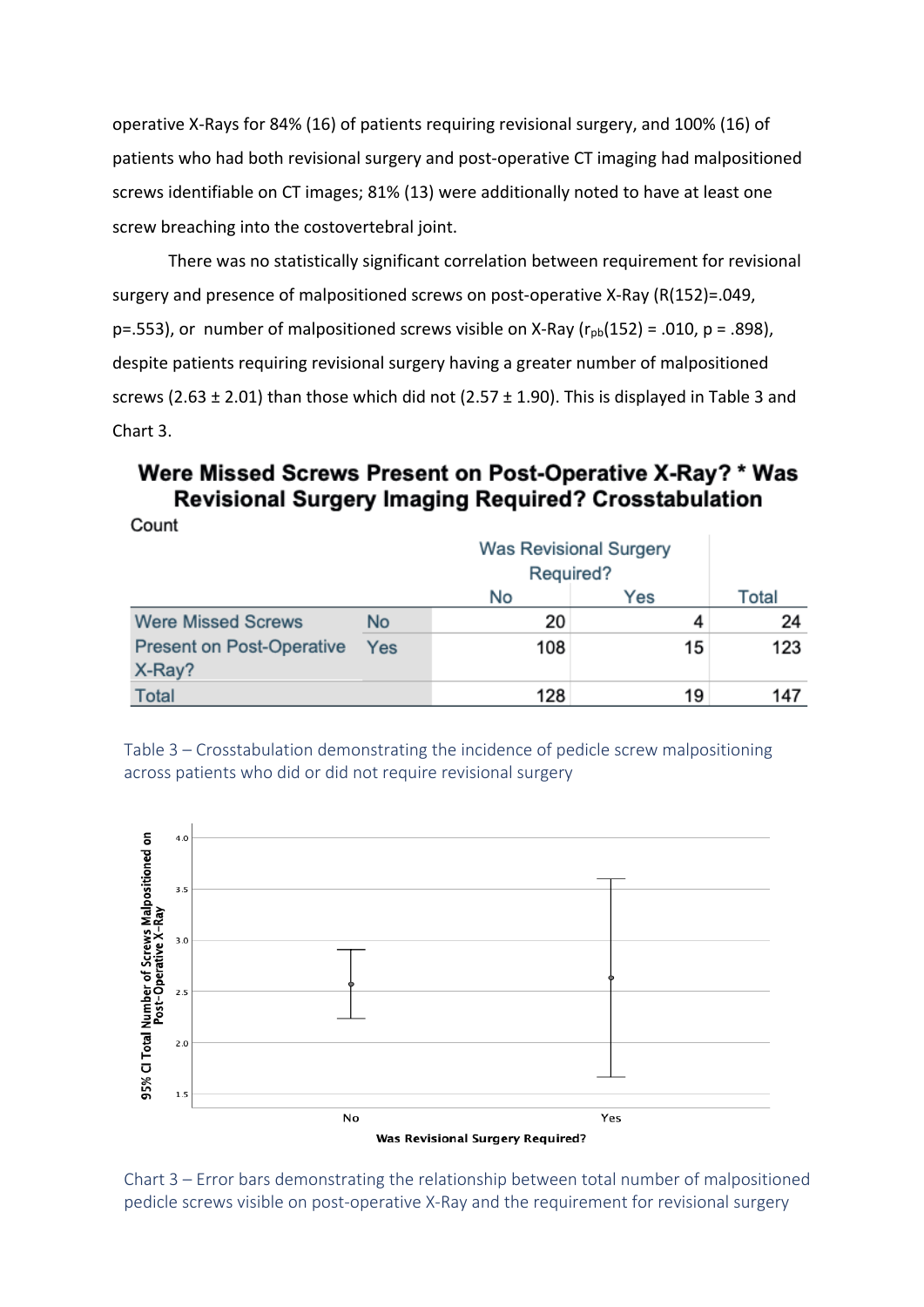#### Discussion:

This study revealed that 14% of pedicle screws implanted during correctional surgery for AIS in CAV UHB between 2013-2019 were malpostioned to an extent visible on postoperative X-Ray. Furthermore, analysis of post-operative CT imaging revealed a mean of one additional malpositioned screw per patient (SD ±3.30) when compared to malpositioned screws identified through analysis of post-operative X-Rays, and therefore the true prevalence of pedicle screw malpositioning within this sample is likely to in fact be greater than 14%. Within wider literature, the incidence of screw malpositioning has been shown to vary widely with figures ranging from 1.2% and 20%<sup>9</sup>, it is therefore difficult to draw comparisons between sample groups which have been analysed with such a range of study designs, surveillance methods, and classifications of malpositioning.

Whilst a greater mean number of malpositioned screws was present in both patients who required CT imaging and revisional surgery; analysis has shown that there is no statistically significant correlation between the number of malpositioned pedicle screws a patient had and their requirement for either post-operative CT imaging, or revisional surgery; thus proving the null hypothesis: '**malpositioning of pedicle screws does not result in increased post-operative imaging or revisional surgery.'** 

Despite, the results of this analysis, other studies have shown the wide variety of complications which pedicle screw malpositioning can lead to, including: dural lesions, nerve root irritation, vascular injury, cerebrospinal fluid leak, visceral injury and pedicle fracture<sup>10</sup>. However, it has also been observed that many of these pedicle screw complications do not present symptomatically, and therefore, as with screw malpositioning itself, are more frequently detected in studies which utilise a database where postoperative CT imaging was carried out systematically<sup>10</sup>. Additionally, a study by Flocarri et al.<sup>11</sup>, has demonstrated that whilst surgeons are generally in agreement regarding which screws are malpositioned on post-operative imaging, indication for revisional surgery carried a lesser degree of agreement. This perhaps explains the proving of the null hypothesis; the decision to conduct post-operative imaging or revisional surgery would have been initiated by patient reported symptoms or pain prior to consideration by different surgeons across the sample group – these added elements of subjectivity will potentially serve as confounding factors.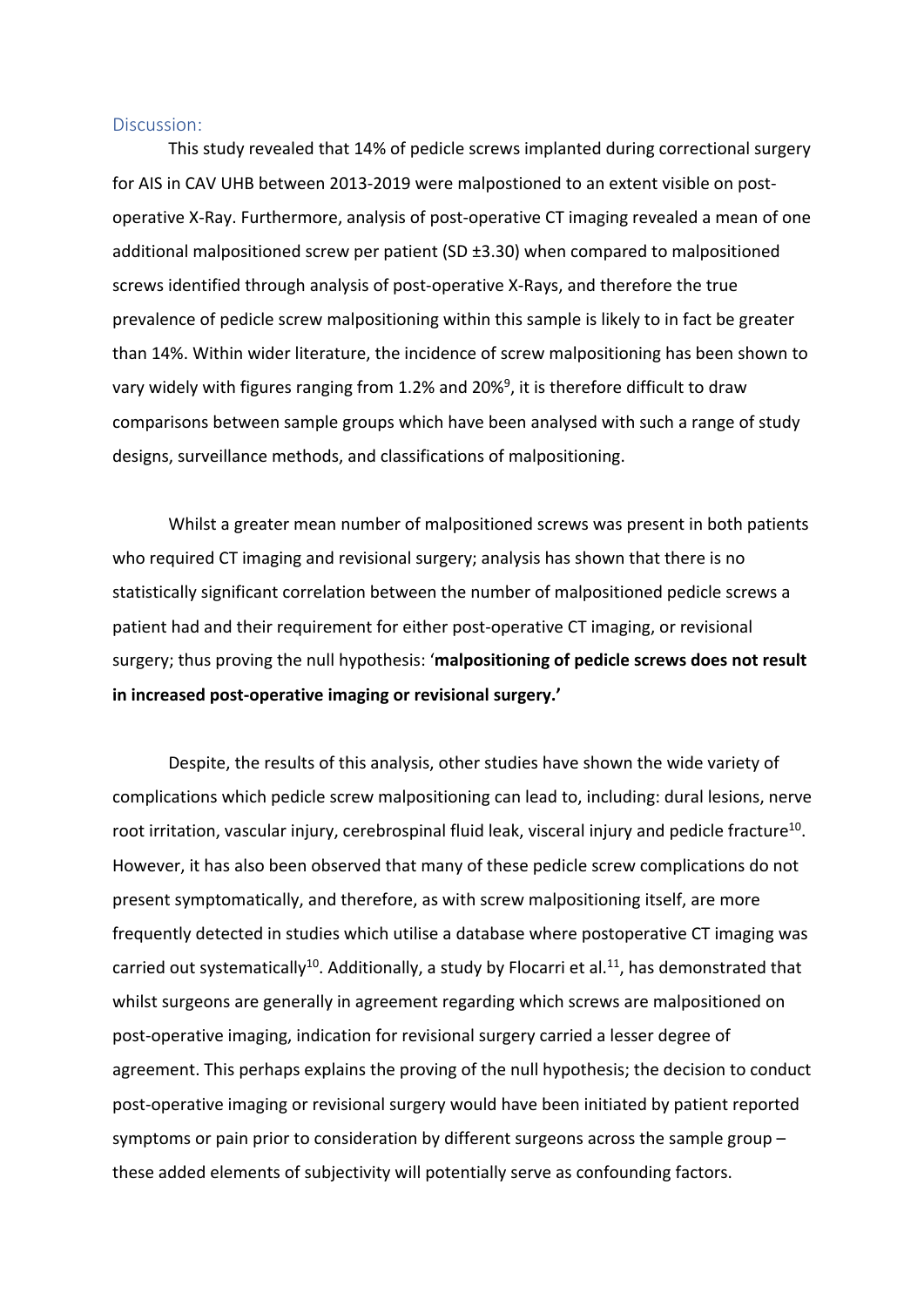## Limitations:

Key limitations of this study design include variability of available data and scope of analysis. The retrospective nature of the study has rendered data collection reliant on the post-operative imaging available which varies across the sample both in terms of imaging captured and images saved to patients' electronic records. Having demonstrated the discrepancy in visibility of malpositioned screws between X-Ray and CT imaging, the lack of universal CT imaging and subsequent reliance on X-Ray for identification of malpositioned screws is clearly a limiting factor on the accuracy of results produced, indeed research by Piazzolla et al.<sup>12</sup> suggest that X-Ray has a 71% sensitivity for identifying malpositioned pedicle screws when compared to CT. Furthermore, as highlighted above the variability across each patient's journey from diagnosis to surgery to follow-up introduces a myriad of potentially confounding factors which are impossible to control within a retrospective study of this nature.

A future longitudinal study could identify patients at initial referral and introduce CTimaging across the entire sample, in addition to establishing a controlled and consistent measure of post-operative outcomes with the inclusion of qualitative data to provide insight into the reasons behind the conduction of further post-operative imaging or revisional surgery in order to more accurately answer the question of whether pedicle screw malpositioning leads to poorer patient outcomes.

## **Conclusion**

Whilst the results of this study did not demonstrate a statistically significant correlation between the rate of pedicle screw malpositioning and requirement for postoperative CT imaging or revisional surgery, it has both established the incidence of pedicle screw malpositioning as visible on post-operative X-Ray and identified the discrepancy in visibility of malpositioned screws on both X-Ray and CT imaging. The results therefore hold value in their ability to guide surgeons in providing their patients with a more accurate assessment of some of the risks associated with having a surgical correction of AIS within South Wales.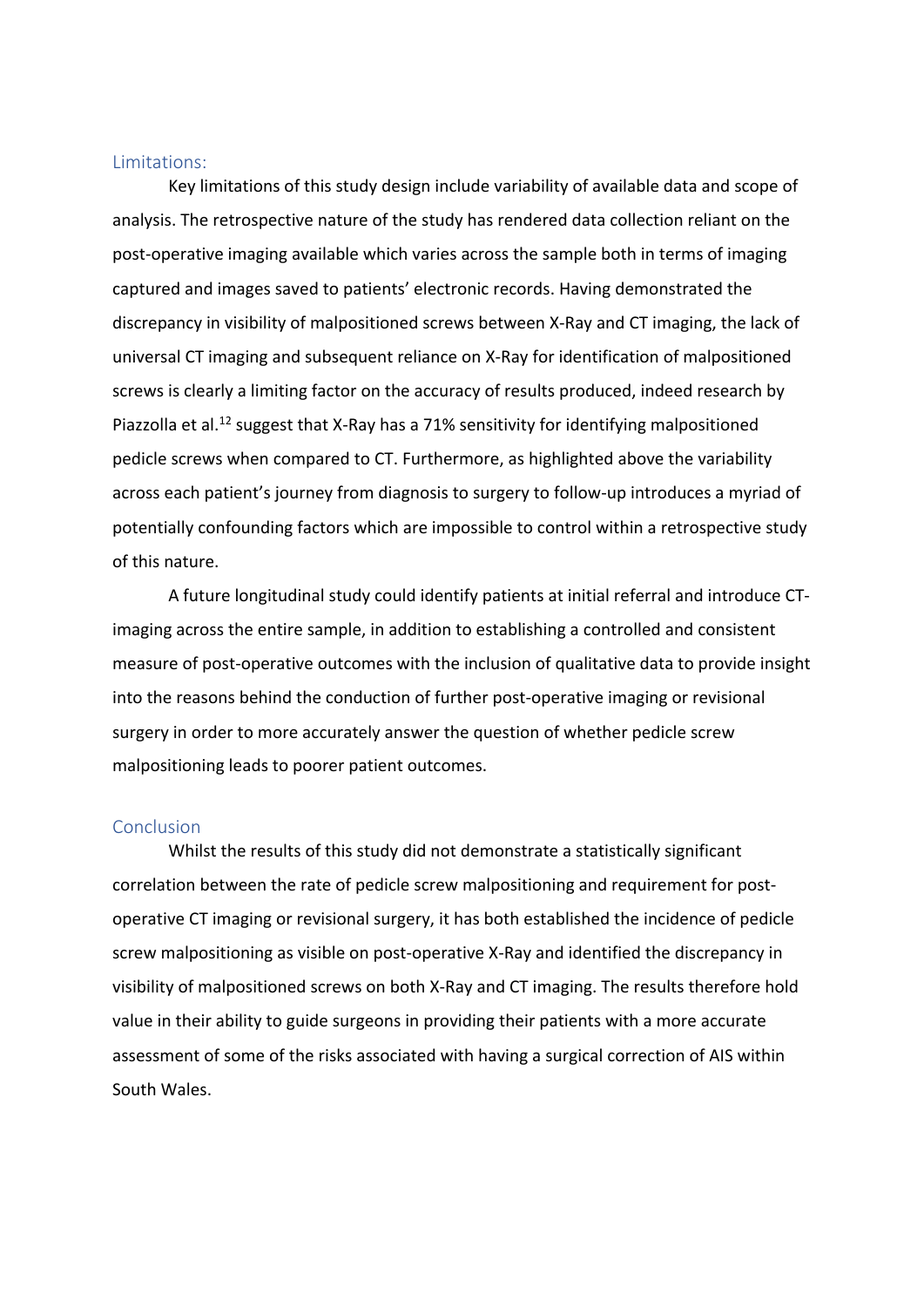Whilst pedicle screws used in surgery within South Wales have traditionally been implanted using free-hand techniques with or without intra-operative imaging guidance, robot-assisted systems are now beginning to be utilised elsewhere in order to improve accuracy of pedicle screw positioning, and this has shown to be effective<sup>13</sup>. Additionally, these systems have shown to reduce operative time, and radiation exposure to theatre staff in comparison to traditional free-hand fluoroscopy guided techniques $^{14}$ . As evidence surrounding these systems grows, and their use becomes more widely adopted this may well offer insight into the future of spinal surgery across the UK and render the very question of pedicle screw malpositioning impacting patient outcomes moot.

## References:

1.Scoliosis Research Society, 2021. *Adolescent Idiopathic Scoliosis | Scoliosis Research Society*. [online] Srs.org. Available at: <https://www.srs.org/patients-andfamilies/conditions-and-treatments/parents/scoliosis/adolescent-idiopathic-scoliosis> [Accessed 19 April 2021].

2. Maruyama, T. and Takeshita, K., 2008. Surgical treatment of scoliosis: a review of techniques currently applied. *Scoliosis*, 3(1).

3. Errico, T., Lonner, B. and Moulton, A., 2009. *Surgical management of spinal deformities*. Philadelphia, Pa.: Saunders Elsevier, p.97.

4. Benzel, E., 2005. *Spine surgery*. New York: Churchill Livingstone, p.796.

5. Kwan, K., Koh, H., Blanke, K. and Cheung, K., 2020. Complications following surgery for adolescent idiopathic scoliosis over a 13-year period. *The Bone & Joint Journal*, 102-B(4), pp.519-523.

6. Aoude, A., Fortin, M., Figueiredo, R., Jarzem, P., Ouellet, J. and Weber, M., 2015. Methods to determine pedicle screw placement accuracy in spine surgery: a systematic review. *European Spine Journal*, 24(5), pp.990-1004.

7. Lenke, L., Betz, R., Harms, J., Bridwell, K., Clements, D., Lowe, T. and Blanke, K., 2001. Adolescent Idiopathic Scoliosis. *The Journal of Bone and Joint Surgery-American Volume*, 83(8), pp.1169-1181.

8. IBM, 2021. *SPSS Statistics - Overview*. [online] Ibm.com. Available at: <https://www.ibm.com/uk-en/products/spss-statistics> [Accessed 19 April 2021].

9. Hicks, J., Singla, A., Shen, F. and Arlet, V., 2010. Complications of Pedicle Screw Fixation in Scoliosis Surgery. *Spine*, 35(11), pp.E465-E470.